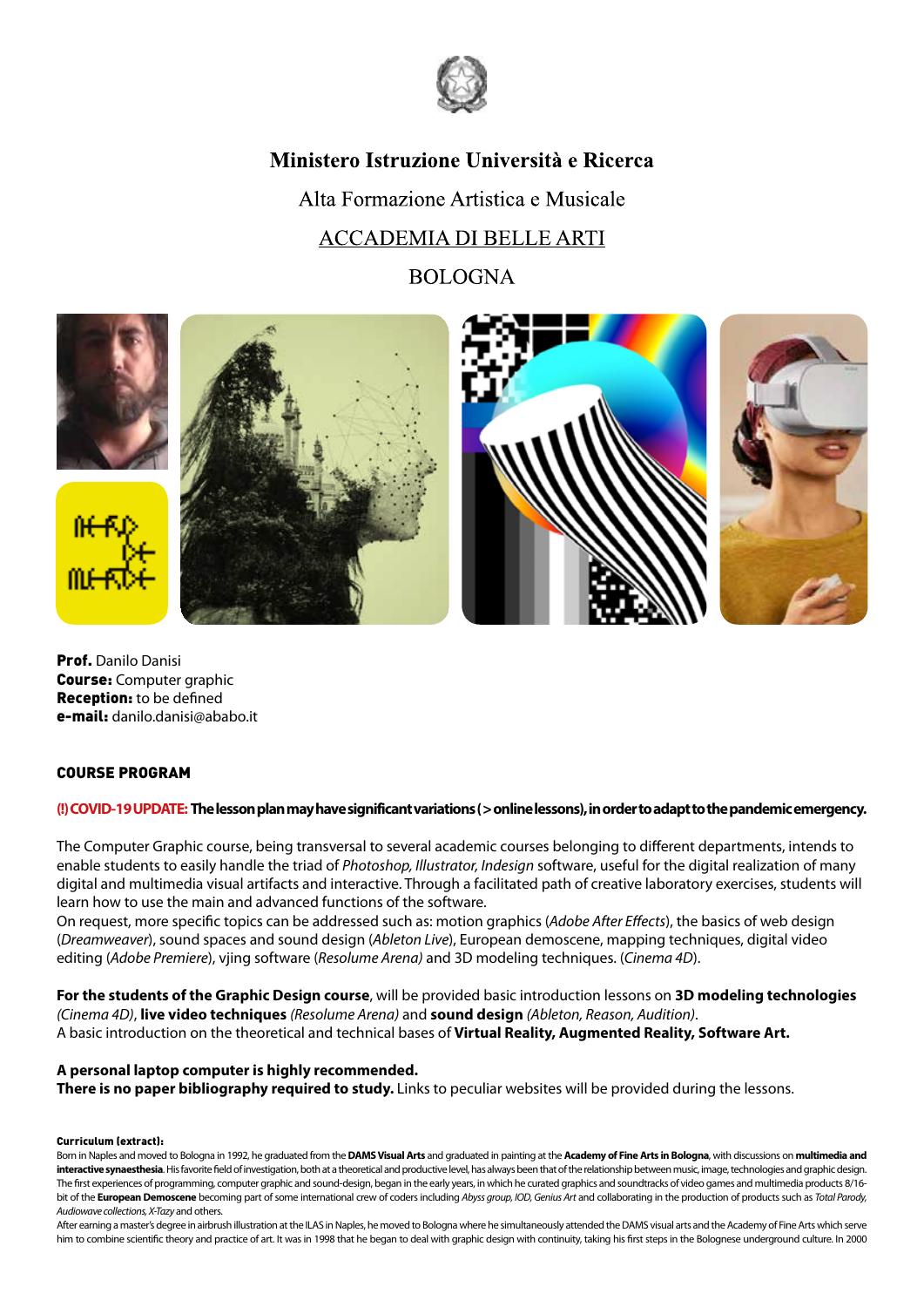he founded the creative duo **Blanka y Negro**, specialized in the production of posters and graphics with a pop-functionalist trend. Among the favorite poster design projects made in this time, we remember those made for artists of the underground and international jazz scene: *Collettivo Bassesfere, Fabrizio Puglisi, Paolo Fresu, Uri Caine, Zeena Parkins, Oliver Lake, Han Bennink, Antonello Salis.*  After being selected as an emerging artist at the **Iceberg 2003 Festival** in the graphic design category, he began working as an art at some communication agencies and institutional bodies including: *Jack Blutharsky* (Bologna), *DireFareCreare* (Modena), *QxMedia* (Bologna / London), *Cassero* (Bologna), *WePromo* (Bologna / Naples).

In 2003 he founded **fecooonde.eu**, his own studio of design and creative processes. In 2004 he began his career as a teacher at the **Academy of Fine Arts in Bologna** in various courses related to graphic design and digital applications. Later he will teach in the ABA of Ravenna, Verona, Naples and in professional training institutions including: Ladis, Aldini Valeriani Foundation, Salesiani Institute, Cerform, Ant. **From 2013 to 2019 he was coordinator of the Ababo graphic design course** and graphic consultant of institutional communication.

He has organized, curated and participated as an artist, curator or designer in various exhibitions, including: *Ha organizzato, curato e partecipato come artista, curatore o designer a varie esposizioni, tra cui: "Iceberg - giovani artisti Bologna" (2003, Bologna), "Via Zamboni V.R." (2004, Bologna), "GDD1.0" (2005, Bologna), "Typecon" (2008, Buffalo, USA), "L'isola che non c'è" (2008, Sant'Antioco), Fare Digitale (2006, Accademia di Belle Arti di Bologna), Exit Strategy 1,2,3,4 (dal 2006, Bologna), Entrance Strategy (2006, Buffalo, USA), Un Chilo e 1/2 di grafica fresca (2007, Bologna), Segnali di guerra (2016, Trento)* ed altre.

Among the exhibition and cultural events organized in the Academy, in 2013 he designed *Synaesthetic Modules* a synaesthetic-multimedia event for **ArtWhiteNight 2013** in collaboration with Apparati Effimeri and Concrete Acusmatica Bologna, subsequently containing 10 further thematic meetings on new digital and synaesthetic technologies. The *Synaesthetic Modules* event opens and actually inaugurates the Academy of Fine Arts of Bologna for the first time since 2013 with a new and renewed cycle of annual exhibitions on the occasion of the Bolognese ArtWhiteNights linked to the **ArteFiera** main event. Further workshops and cycles of meetings related to graphic design and digital culture, as well as educational projects of relevance are among others: *Circonferenze*  (2013/2014) cycle of 12 meetings related to visual design hosting local design studios including, *Aiap Bologna, Chialab, Ldb, Kitchen, An Other Studio, Anonima Impressori* and others. *Synaesthetic Source #1* (2015) multimedia synaesthetic installation in collaboration with the artist *Mikkel Garro*, where the audience through a Midi musical keyboard interact synaesthetically with visual projections of architectural mapping on the *Pozzo del Terribilia* in the Academy courtyard. Among other things, the project sees the joint collaboration of electronic music students from the **G.B. Martini of Bologna** together with those of the Academy of Fine Arts of Bologna, with a view to renewed collaborative relationship between the two institutions. *8TT8* (2016), series of 8 meetings on graphic design hosting national and international professionals, in collaboration with prof. *C.Branzaglia*, including *Gianni Sinni, Martin Romeo, Elio Carmi, James Clough, Lorella Pierdicca, Mirko Pajè* and others. *Poster for the City* institutional poster design project for the *Municipality of Bologna*, selected and exhibited at the **PNA design in Florence** in recent September 2018. Annual interactive interface and interaction design workshops with professionals *Martin Romeo, Michele di Pasquale, Mikkel Garro, Ivan Venturi*. *Water Design Exhibition* (2015) and *Salone del Mobile in Milan*, with the collaboration of prof. E. Lomi. Ababo Panopticon series of meetings (2017), in collaboration with profs. M. Rivelli and S. Pellegrini. Ugola, reactive multimedia installation for ArtWhiteNight2018, created together with the students of the Graphic Design 1 course.

In his recent training, an enrollment in the **Electronic Music Course of the G.B. Martini in Bologna**, a training internship in **Arduino technology**, and a recent **certificate in Videogame design**. He currently dedicates much of his time to teaching, musical experimentation and researching new practices and processes of aesthetic and design research.

**Data:** 31/10/2020 **Firma: Community Community Community Community Community Community Community Community Community Community Community Community Community Community Community Community Community Community Community Com** 

Delfi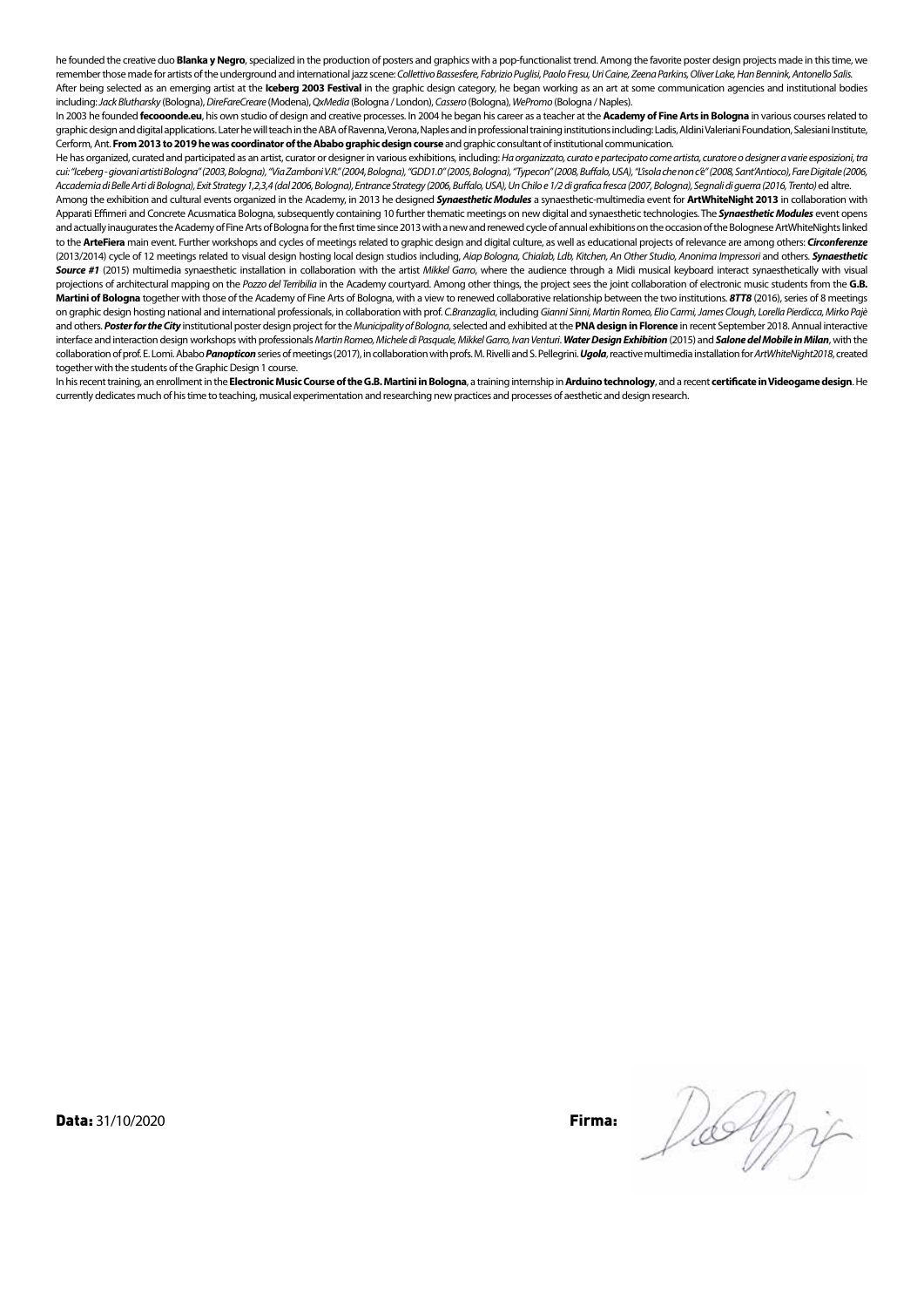

## Ministero Istruzione Università e Ricerca

Alta Formazione Artistica e Musicale **ACCADEMIA DI BELLE ARTI** 

**BOLOGNA** 



Prof. Danilo Danisi Materia di insegnamento: Computer Graphic Ricevimento: da definire e-mail: danilo.danisi@ababo.it

### PROGRAMMA DELLA MATERIA

### **(!) AGGIORNAMENTO COVID-19: Il programma delle lezioni potrebbe subire variazioni se effettuato in modalità online, in adeguamento alle nuove necessità, disposizioni e normative relative all'emergenza pandemia. (a.a. 2020/2021)**

Il corso di Computer Graphic, essendo trasversale a più corsi accademici afferenti a diversi dipartimenti, ha la finalità di mettere gli studenti in grado di maneggiare facilmente la triade di software *Photoshop, Illustrator, Indesign*, utili alla realizzazione digitale di molti artefatti visivi digitali, multimediali e interattivi. Attraverso un percorso facilitato e ricco di esercitazioni laboratoriali creative, gli studenti impareranno a utilizzare le funzioni principali ed avanzate dei software. A richiesta, potranno essere affrontati argomenti più specifici come: la motion graphic *(Adobe After Effects)*, le basi del web design *(Dreamweaver)*, la progettazione di spazi sonori e sound design *(Ableton Live)*, la software art *(Processing)*, la demoscene europea, le tecniche di mapping, il montaggio video digitale *(Adobe Premiere)*, la progettazione di sessioni di vjing *(Resolume Arena)* e accenni di tecniche di modellazione 3D. *(Cinema 4D).*

**Per gli studenti del corso di Design Grafico** sono previste a parte, lezioni più specifiche di introduzione basica sulle **tecniche di modellazione 3D** (Cinema 4D), sulle tecniche di **live video** (Resolume Arena) e di **sound design** (Ableton, Reason, Audition). E' prevista una possibile alfabetizzazione sulle basi teoriche e tecniche di **Realtà Virtuale, Realtà aumentata, Software Art.**

**E' vivamente consigliata la dotazione personale di un computer portatile. Non è richiesta bibliografia cartacea da studiare.** Links a siti web peculiari verranno forniti durante gli incontri/lezioni.

#### Profilo Professionale:

Nato a Napoli e trasferitosi a Bologna nel 1992, si laurea al **DAMS Arti visive** e si diploma in **pittura** presso l' **Accademia di Belle Arti di Bologna**, con trattazioni riguardanti le sinestesie multimediali ed interattive. Il proprio campo preferito di indagine, sia a livello teorico che produttivo, è stato sempre quello del rapporto tra musica, immagine, tecnologie e graphic design. Le prime esperienze di programmazione, computer graphic e sound-design, cominciano negli anni giovanili, ove cura grafica e soundtracks di videogiochi e prodotti multimediali 8/16-bit della *Demoscene europea* entrando a far parte di alcune crew internazionali di coders tra cui **Abyss group**, **I.O.D., Genius Art** e collaborando alla produzione di prodotti come *Total Parody, Audiowave*